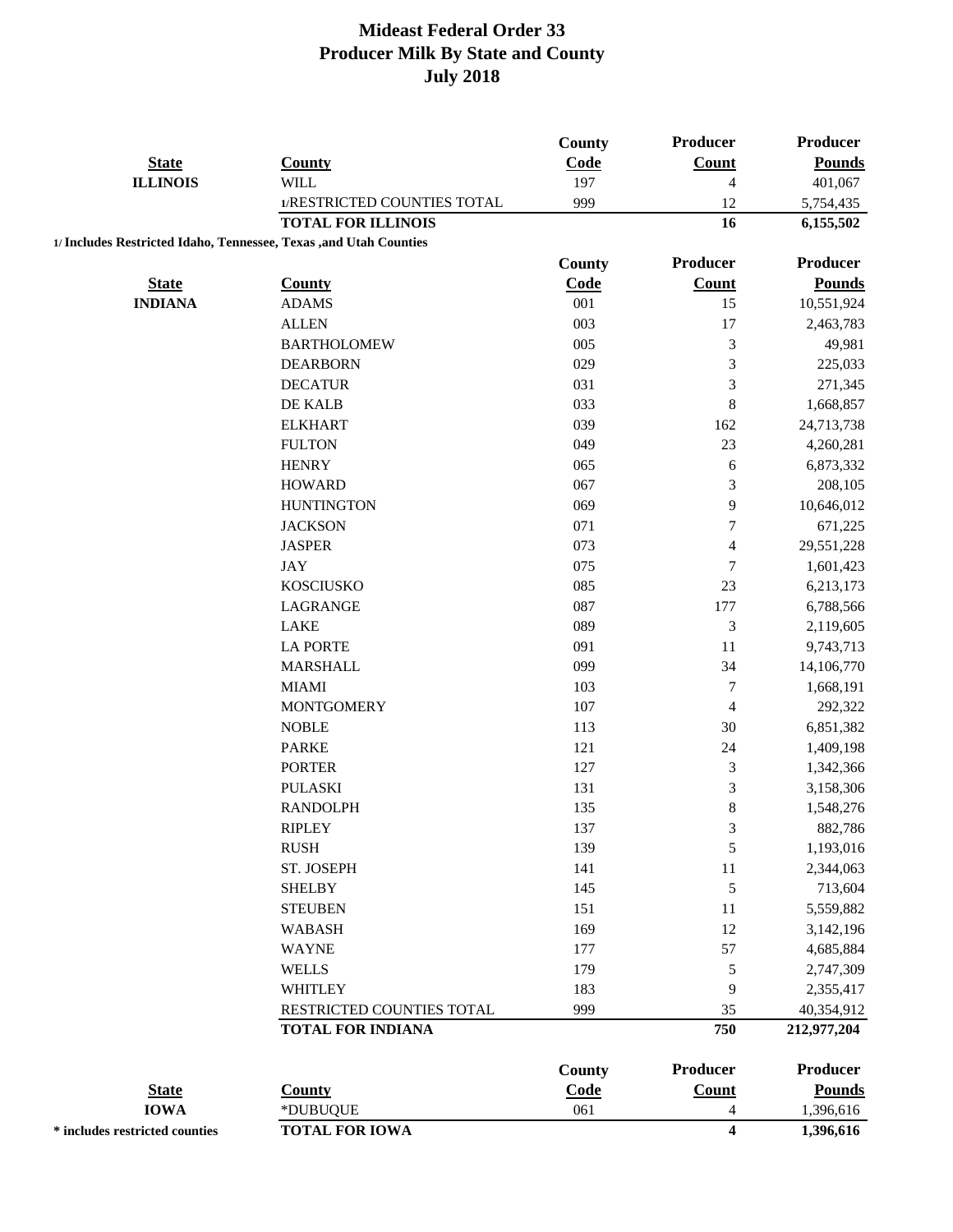| Count<br><b>Pounds</b><br><b>State</b><br><b>County</b><br>Code<br>047<br><b>KENTUCKY</b><br>8<br>140,258<br><b>CHRISTIAN</b><br><b>TODD</b><br>219<br>8<br>139,796<br>229<br>3<br><b>WASHINGTON</b><br>84,981<br>RESTRICTED COUNTIES TOTAL<br>999<br>11<br>425,484<br><b>TOTAL FOR KENTUCKY</b><br>30<br>790,519<br><b>Producer</b><br><b>Producer</b><br><b>County</b><br>Code<br>Count<br><b>Pounds</b><br><b>State</b><br><b>County</b><br><b>MARYLAND</b><br>023<br><b>GARRETT</b><br>39<br>2,762,892<br>39<br><b>TOTAL FOR MARYLAND</b><br>2,762,892<br><b>Producer</b><br>Producer<br><b>County</b><br><b>Pounds</b><br><b>State</b><br><b>County</b><br>Code<br><b>Count</b><br>$\mathfrak{Z}$<br><b>MICHIGAN</b><br><b>ALCONA</b><br>001<br>1,314,924<br><b>ALGER</b><br>003<br>3<br>220,565<br>005<br>51<br><b>ALLEGAN</b><br>30,886,512<br>007<br><b>ALPENA</b><br>$22\,$<br>5,635,110<br><b>ARENAC</b><br>011<br>20<br>9,120,925<br><b>BARRY</b><br>015<br>23<br>27,116,586<br>017<br>5<br><b>BAY</b><br>1,729,036<br>021<br>$\tau$<br><b>BERRIEN</b><br>3,287,733<br><b>BRANCH</b><br>023<br>16<br>3,065,511<br><b>CALHOUN</b><br>025<br>19<br>12,640,209<br>CASS<br>027<br>3<br>517,740<br><b>CHARLEVOIX</b><br>029<br>$\overline{4}$<br>920,073<br><b>CHEBOYGAN</b><br>031<br>3<br>499,718<br><b>CHIPPEWA</b><br>033<br>6<br>679,457<br><b>CLARE</b><br>035<br>21<br>4,248,260<br><b>CLINTON</b><br>037<br>42<br>78,030,209<br>3<br><b>DELTA</b><br>041<br>297,296<br>21<br><b>EATON</b><br>045<br>1,584,501<br><b>EMMET</b><br>047<br>3<br>437,065<br>5<br><b>GENESEE</b><br>049<br>867,038<br>051<br>2,067,014<br><b>GLADWIN</b><br>6<br>057<br><b>GRATIOT</b><br>32<br>78,811,274<br>059<br><b>HILLSDALE</b><br>$22\,$<br>7,005,552<br><b>HURON</b><br>063<br>58<br>88,295,509<br>065<br><b>INGHAM</b><br>$20\,$<br>8,572,203<br>067<br><b>IONIA</b><br>37<br>32,941,503<br>069<br><b>IOSCO</b><br>12<br>4,618,361<br>073<br><b>ISABELLA</b><br>35<br>17,801,638<br><b>JACKSON</b><br>075<br>14<br>5,045,460<br>077<br><b>KALAMAZOO</b><br>$\tau$<br>14,717,752<br>081<br><b>KENT</b><br>26<br>19,011,011<br>087<br><b>LAPEER</b><br>24<br>3,338,538<br>091<br><b>LENAWEE</b><br>22<br>36,370,254<br>093<br><b>LIVINGSTON</b><br>10<br>4,228,773<br>099<br><b>MACOMB</b><br>4<br>204,100<br><b>MARQUETTE</b><br>103<br>3<br>198,643 |  | <b>County</b> | <b>Producer</b> | Producer |
|-------------------------------------------------------------------------------------------------------------------------------------------------------------------------------------------------------------------------------------------------------------------------------------------------------------------------------------------------------------------------------------------------------------------------------------------------------------------------------------------------------------------------------------------------------------------------------------------------------------------------------------------------------------------------------------------------------------------------------------------------------------------------------------------------------------------------------------------------------------------------------------------------------------------------------------------------------------------------------------------------------------------------------------------------------------------------------------------------------------------------------------------------------------------------------------------------------------------------------------------------------------------------------------------------------------------------------------------------------------------------------------------------------------------------------------------------------------------------------------------------------------------------------------------------------------------------------------------------------------------------------------------------------------------------------------------------------------------------------------------------------------------------------------------------------------------------------------------------------------------------------------------------------------------------------------------------------------------------------------------------------------------------------------------------------------------------------------------------------------------------------------------------------------------------------------------------------------------------------------------------------------------------------------------------------------------------------------------------------|--|---------------|-----------------|----------|
|                                                                                                                                                                                                                                                                                                                                                                                                                                                                                                                                                                                                                                                                                                                                                                                                                                                                                                                                                                                                                                                                                                                                                                                                                                                                                                                                                                                                                                                                                                                                                                                                                                                                                                                                                                                                                                                                                                                                                                                                                                                                                                                                                                                                                                                                                                                                                       |  |               |                 |          |
|                                                                                                                                                                                                                                                                                                                                                                                                                                                                                                                                                                                                                                                                                                                                                                                                                                                                                                                                                                                                                                                                                                                                                                                                                                                                                                                                                                                                                                                                                                                                                                                                                                                                                                                                                                                                                                                                                                                                                                                                                                                                                                                                                                                                                                                                                                                                                       |  |               |                 |          |
|                                                                                                                                                                                                                                                                                                                                                                                                                                                                                                                                                                                                                                                                                                                                                                                                                                                                                                                                                                                                                                                                                                                                                                                                                                                                                                                                                                                                                                                                                                                                                                                                                                                                                                                                                                                                                                                                                                                                                                                                                                                                                                                                                                                                                                                                                                                                                       |  |               |                 |          |
|                                                                                                                                                                                                                                                                                                                                                                                                                                                                                                                                                                                                                                                                                                                                                                                                                                                                                                                                                                                                                                                                                                                                                                                                                                                                                                                                                                                                                                                                                                                                                                                                                                                                                                                                                                                                                                                                                                                                                                                                                                                                                                                                                                                                                                                                                                                                                       |  |               |                 |          |
|                                                                                                                                                                                                                                                                                                                                                                                                                                                                                                                                                                                                                                                                                                                                                                                                                                                                                                                                                                                                                                                                                                                                                                                                                                                                                                                                                                                                                                                                                                                                                                                                                                                                                                                                                                                                                                                                                                                                                                                                                                                                                                                                                                                                                                                                                                                                                       |  |               |                 |          |
|                                                                                                                                                                                                                                                                                                                                                                                                                                                                                                                                                                                                                                                                                                                                                                                                                                                                                                                                                                                                                                                                                                                                                                                                                                                                                                                                                                                                                                                                                                                                                                                                                                                                                                                                                                                                                                                                                                                                                                                                                                                                                                                                                                                                                                                                                                                                                       |  |               |                 |          |
|                                                                                                                                                                                                                                                                                                                                                                                                                                                                                                                                                                                                                                                                                                                                                                                                                                                                                                                                                                                                                                                                                                                                                                                                                                                                                                                                                                                                                                                                                                                                                                                                                                                                                                                                                                                                                                                                                                                                                                                                                                                                                                                                                                                                                                                                                                                                                       |  |               |                 |          |
|                                                                                                                                                                                                                                                                                                                                                                                                                                                                                                                                                                                                                                                                                                                                                                                                                                                                                                                                                                                                                                                                                                                                                                                                                                                                                                                                                                                                                                                                                                                                                                                                                                                                                                                                                                                                                                                                                                                                                                                                                                                                                                                                                                                                                                                                                                                                                       |  |               |                 |          |
|                                                                                                                                                                                                                                                                                                                                                                                                                                                                                                                                                                                                                                                                                                                                                                                                                                                                                                                                                                                                                                                                                                                                                                                                                                                                                                                                                                                                                                                                                                                                                                                                                                                                                                                                                                                                                                                                                                                                                                                                                                                                                                                                                                                                                                                                                                                                                       |  |               |                 |          |
|                                                                                                                                                                                                                                                                                                                                                                                                                                                                                                                                                                                                                                                                                                                                                                                                                                                                                                                                                                                                                                                                                                                                                                                                                                                                                                                                                                                                                                                                                                                                                                                                                                                                                                                                                                                                                                                                                                                                                                                                                                                                                                                                                                                                                                                                                                                                                       |  |               |                 |          |
|                                                                                                                                                                                                                                                                                                                                                                                                                                                                                                                                                                                                                                                                                                                                                                                                                                                                                                                                                                                                                                                                                                                                                                                                                                                                                                                                                                                                                                                                                                                                                                                                                                                                                                                                                                                                                                                                                                                                                                                                                                                                                                                                                                                                                                                                                                                                                       |  |               |                 |          |
|                                                                                                                                                                                                                                                                                                                                                                                                                                                                                                                                                                                                                                                                                                                                                                                                                                                                                                                                                                                                                                                                                                                                                                                                                                                                                                                                                                                                                                                                                                                                                                                                                                                                                                                                                                                                                                                                                                                                                                                                                                                                                                                                                                                                                                                                                                                                                       |  |               |                 |          |
|                                                                                                                                                                                                                                                                                                                                                                                                                                                                                                                                                                                                                                                                                                                                                                                                                                                                                                                                                                                                                                                                                                                                                                                                                                                                                                                                                                                                                                                                                                                                                                                                                                                                                                                                                                                                                                                                                                                                                                                                                                                                                                                                                                                                                                                                                                                                                       |  |               |                 |          |
|                                                                                                                                                                                                                                                                                                                                                                                                                                                                                                                                                                                                                                                                                                                                                                                                                                                                                                                                                                                                                                                                                                                                                                                                                                                                                                                                                                                                                                                                                                                                                                                                                                                                                                                                                                                                                                                                                                                                                                                                                                                                                                                                                                                                                                                                                                                                                       |  |               |                 |          |
|                                                                                                                                                                                                                                                                                                                                                                                                                                                                                                                                                                                                                                                                                                                                                                                                                                                                                                                                                                                                                                                                                                                                                                                                                                                                                                                                                                                                                                                                                                                                                                                                                                                                                                                                                                                                                                                                                                                                                                                                                                                                                                                                                                                                                                                                                                                                                       |  |               |                 |          |
|                                                                                                                                                                                                                                                                                                                                                                                                                                                                                                                                                                                                                                                                                                                                                                                                                                                                                                                                                                                                                                                                                                                                                                                                                                                                                                                                                                                                                                                                                                                                                                                                                                                                                                                                                                                                                                                                                                                                                                                                                                                                                                                                                                                                                                                                                                                                                       |  |               |                 |          |
|                                                                                                                                                                                                                                                                                                                                                                                                                                                                                                                                                                                                                                                                                                                                                                                                                                                                                                                                                                                                                                                                                                                                                                                                                                                                                                                                                                                                                                                                                                                                                                                                                                                                                                                                                                                                                                                                                                                                                                                                                                                                                                                                                                                                                                                                                                                                                       |  |               |                 |          |
|                                                                                                                                                                                                                                                                                                                                                                                                                                                                                                                                                                                                                                                                                                                                                                                                                                                                                                                                                                                                                                                                                                                                                                                                                                                                                                                                                                                                                                                                                                                                                                                                                                                                                                                                                                                                                                                                                                                                                                                                                                                                                                                                                                                                                                                                                                                                                       |  |               |                 |          |
|                                                                                                                                                                                                                                                                                                                                                                                                                                                                                                                                                                                                                                                                                                                                                                                                                                                                                                                                                                                                                                                                                                                                                                                                                                                                                                                                                                                                                                                                                                                                                                                                                                                                                                                                                                                                                                                                                                                                                                                                                                                                                                                                                                                                                                                                                                                                                       |  |               |                 |          |
|                                                                                                                                                                                                                                                                                                                                                                                                                                                                                                                                                                                                                                                                                                                                                                                                                                                                                                                                                                                                                                                                                                                                                                                                                                                                                                                                                                                                                                                                                                                                                                                                                                                                                                                                                                                                                                                                                                                                                                                                                                                                                                                                                                                                                                                                                                                                                       |  |               |                 |          |
|                                                                                                                                                                                                                                                                                                                                                                                                                                                                                                                                                                                                                                                                                                                                                                                                                                                                                                                                                                                                                                                                                                                                                                                                                                                                                                                                                                                                                                                                                                                                                                                                                                                                                                                                                                                                                                                                                                                                                                                                                                                                                                                                                                                                                                                                                                                                                       |  |               |                 |          |
|                                                                                                                                                                                                                                                                                                                                                                                                                                                                                                                                                                                                                                                                                                                                                                                                                                                                                                                                                                                                                                                                                                                                                                                                                                                                                                                                                                                                                                                                                                                                                                                                                                                                                                                                                                                                                                                                                                                                                                                                                                                                                                                                                                                                                                                                                                                                                       |  |               |                 |          |
|                                                                                                                                                                                                                                                                                                                                                                                                                                                                                                                                                                                                                                                                                                                                                                                                                                                                                                                                                                                                                                                                                                                                                                                                                                                                                                                                                                                                                                                                                                                                                                                                                                                                                                                                                                                                                                                                                                                                                                                                                                                                                                                                                                                                                                                                                                                                                       |  |               |                 |          |
|                                                                                                                                                                                                                                                                                                                                                                                                                                                                                                                                                                                                                                                                                                                                                                                                                                                                                                                                                                                                                                                                                                                                                                                                                                                                                                                                                                                                                                                                                                                                                                                                                                                                                                                                                                                                                                                                                                                                                                                                                                                                                                                                                                                                                                                                                                                                                       |  |               |                 |          |
|                                                                                                                                                                                                                                                                                                                                                                                                                                                                                                                                                                                                                                                                                                                                                                                                                                                                                                                                                                                                                                                                                                                                                                                                                                                                                                                                                                                                                                                                                                                                                                                                                                                                                                                                                                                                                                                                                                                                                                                                                                                                                                                                                                                                                                                                                                                                                       |  |               |                 |          |
|                                                                                                                                                                                                                                                                                                                                                                                                                                                                                                                                                                                                                                                                                                                                                                                                                                                                                                                                                                                                                                                                                                                                                                                                                                                                                                                                                                                                                                                                                                                                                                                                                                                                                                                                                                                                                                                                                                                                                                                                                                                                                                                                                                                                                                                                                                                                                       |  |               |                 |          |
|                                                                                                                                                                                                                                                                                                                                                                                                                                                                                                                                                                                                                                                                                                                                                                                                                                                                                                                                                                                                                                                                                                                                                                                                                                                                                                                                                                                                                                                                                                                                                                                                                                                                                                                                                                                                                                                                                                                                                                                                                                                                                                                                                                                                                                                                                                                                                       |  |               |                 |          |
|                                                                                                                                                                                                                                                                                                                                                                                                                                                                                                                                                                                                                                                                                                                                                                                                                                                                                                                                                                                                                                                                                                                                                                                                                                                                                                                                                                                                                                                                                                                                                                                                                                                                                                                                                                                                                                                                                                                                                                                                                                                                                                                                                                                                                                                                                                                                                       |  |               |                 |          |
|                                                                                                                                                                                                                                                                                                                                                                                                                                                                                                                                                                                                                                                                                                                                                                                                                                                                                                                                                                                                                                                                                                                                                                                                                                                                                                                                                                                                                                                                                                                                                                                                                                                                                                                                                                                                                                                                                                                                                                                                                                                                                                                                                                                                                                                                                                                                                       |  |               |                 |          |
|                                                                                                                                                                                                                                                                                                                                                                                                                                                                                                                                                                                                                                                                                                                                                                                                                                                                                                                                                                                                                                                                                                                                                                                                                                                                                                                                                                                                                                                                                                                                                                                                                                                                                                                                                                                                                                                                                                                                                                                                                                                                                                                                                                                                                                                                                                                                                       |  |               |                 |          |
|                                                                                                                                                                                                                                                                                                                                                                                                                                                                                                                                                                                                                                                                                                                                                                                                                                                                                                                                                                                                                                                                                                                                                                                                                                                                                                                                                                                                                                                                                                                                                                                                                                                                                                                                                                                                                                                                                                                                                                                                                                                                                                                                                                                                                                                                                                                                                       |  |               |                 |          |
|                                                                                                                                                                                                                                                                                                                                                                                                                                                                                                                                                                                                                                                                                                                                                                                                                                                                                                                                                                                                                                                                                                                                                                                                                                                                                                                                                                                                                                                                                                                                                                                                                                                                                                                                                                                                                                                                                                                                                                                                                                                                                                                                                                                                                                                                                                                                                       |  |               |                 |          |
|                                                                                                                                                                                                                                                                                                                                                                                                                                                                                                                                                                                                                                                                                                                                                                                                                                                                                                                                                                                                                                                                                                                                                                                                                                                                                                                                                                                                                                                                                                                                                                                                                                                                                                                                                                                                                                                                                                                                                                                                                                                                                                                                                                                                                                                                                                                                                       |  |               |                 |          |
|                                                                                                                                                                                                                                                                                                                                                                                                                                                                                                                                                                                                                                                                                                                                                                                                                                                                                                                                                                                                                                                                                                                                                                                                                                                                                                                                                                                                                                                                                                                                                                                                                                                                                                                                                                                                                                                                                                                                                                                                                                                                                                                                                                                                                                                                                                                                                       |  |               |                 |          |
|                                                                                                                                                                                                                                                                                                                                                                                                                                                                                                                                                                                                                                                                                                                                                                                                                                                                                                                                                                                                                                                                                                                                                                                                                                                                                                                                                                                                                                                                                                                                                                                                                                                                                                                                                                                                                                                                                                                                                                                                                                                                                                                                                                                                                                                                                                                                                       |  |               |                 |          |
|                                                                                                                                                                                                                                                                                                                                                                                                                                                                                                                                                                                                                                                                                                                                                                                                                                                                                                                                                                                                                                                                                                                                                                                                                                                                                                                                                                                                                                                                                                                                                                                                                                                                                                                                                                                                                                                                                                                                                                                                                                                                                                                                                                                                                                                                                                                                                       |  |               |                 |          |
|                                                                                                                                                                                                                                                                                                                                                                                                                                                                                                                                                                                                                                                                                                                                                                                                                                                                                                                                                                                                                                                                                                                                                                                                                                                                                                                                                                                                                                                                                                                                                                                                                                                                                                                                                                                                                                                                                                                                                                                                                                                                                                                                                                                                                                                                                                                                                       |  |               |                 |          |
|                                                                                                                                                                                                                                                                                                                                                                                                                                                                                                                                                                                                                                                                                                                                                                                                                                                                                                                                                                                                                                                                                                                                                                                                                                                                                                                                                                                                                                                                                                                                                                                                                                                                                                                                                                                                                                                                                                                                                                                                                                                                                                                                                                                                                                                                                                                                                       |  |               |                 |          |
|                                                                                                                                                                                                                                                                                                                                                                                                                                                                                                                                                                                                                                                                                                                                                                                                                                                                                                                                                                                                                                                                                                                                                                                                                                                                                                                                                                                                                                                                                                                                                                                                                                                                                                                                                                                                                                                                                                                                                                                                                                                                                                                                                                                                                                                                                                                                                       |  |               |                 |          |
|                                                                                                                                                                                                                                                                                                                                                                                                                                                                                                                                                                                                                                                                                                                                                                                                                                                                                                                                                                                                                                                                                                                                                                                                                                                                                                                                                                                                                                                                                                                                                                                                                                                                                                                                                                                                                                                                                                                                                                                                                                                                                                                                                                                                                                                                                                                                                       |  |               |                 |          |
|                                                                                                                                                                                                                                                                                                                                                                                                                                                                                                                                                                                                                                                                                                                                                                                                                                                                                                                                                                                                                                                                                                                                                                                                                                                                                                                                                                                                                                                                                                                                                                                                                                                                                                                                                                                                                                                                                                                                                                                                                                                                                                                                                                                                                                                                                                                                                       |  |               |                 |          |
|                                                                                                                                                                                                                                                                                                                                                                                                                                                                                                                                                                                                                                                                                                                                                                                                                                                                                                                                                                                                                                                                                                                                                                                                                                                                                                                                                                                                                                                                                                                                                                                                                                                                                                                                                                                                                                                                                                                                                                                                                                                                                                                                                                                                                                                                                                                                                       |  |               |                 |          |
|                                                                                                                                                                                                                                                                                                                                                                                                                                                                                                                                                                                                                                                                                                                                                                                                                                                                                                                                                                                                                                                                                                                                                                                                                                                                                                                                                                                                                                                                                                                                                                                                                                                                                                                                                                                                                                                                                                                                                                                                                                                                                                                                                                                                                                                                                                                                                       |  |               |                 |          |
|                                                                                                                                                                                                                                                                                                                                                                                                                                                                                                                                                                                                                                                                                                                                                                                                                                                                                                                                                                                                                                                                                                                                                                                                                                                                                                                                                                                                                                                                                                                                                                                                                                                                                                                                                                                                                                                                                                                                                                                                                                                                                                                                                                                                                                                                                                                                                       |  |               |                 |          |
|                                                                                                                                                                                                                                                                                                                                                                                                                                                                                                                                                                                                                                                                                                                                                                                                                                                                                                                                                                                                                                                                                                                                                                                                                                                                                                                                                                                                                                                                                                                                                                                                                                                                                                                                                                                                                                                                                                                                                                                                                                                                                                                                                                                                                                                                                                                                                       |  |               |                 |          |
|                                                                                                                                                                                                                                                                                                                                                                                                                                                                                                                                                                                                                                                                                                                                                                                                                                                                                                                                                                                                                                                                                                                                                                                                                                                                                                                                                                                                                                                                                                                                                                                                                                                                                                                                                                                                                                                                                                                                                                                                                                                                                                                                                                                                                                                                                                                                                       |  |               |                 |          |
|                                                                                                                                                                                                                                                                                                                                                                                                                                                                                                                                                                                                                                                                                                                                                                                                                                                                                                                                                                                                                                                                                                                                                                                                                                                                                                                                                                                                                                                                                                                                                                                                                                                                                                                                                                                                                                                                                                                                                                                                                                                                                                                                                                                                                                                                                                                                                       |  |               |                 |          |
|                                                                                                                                                                                                                                                                                                                                                                                                                                                                                                                                                                                                                                                                                                                                                                                                                                                                                                                                                                                                                                                                                                                                                                                                                                                                                                                                                                                                                                                                                                                                                                                                                                                                                                                                                                                                                                                                                                                                                                                                                                                                                                                                                                                                                                                                                                                                                       |  |               |                 |          |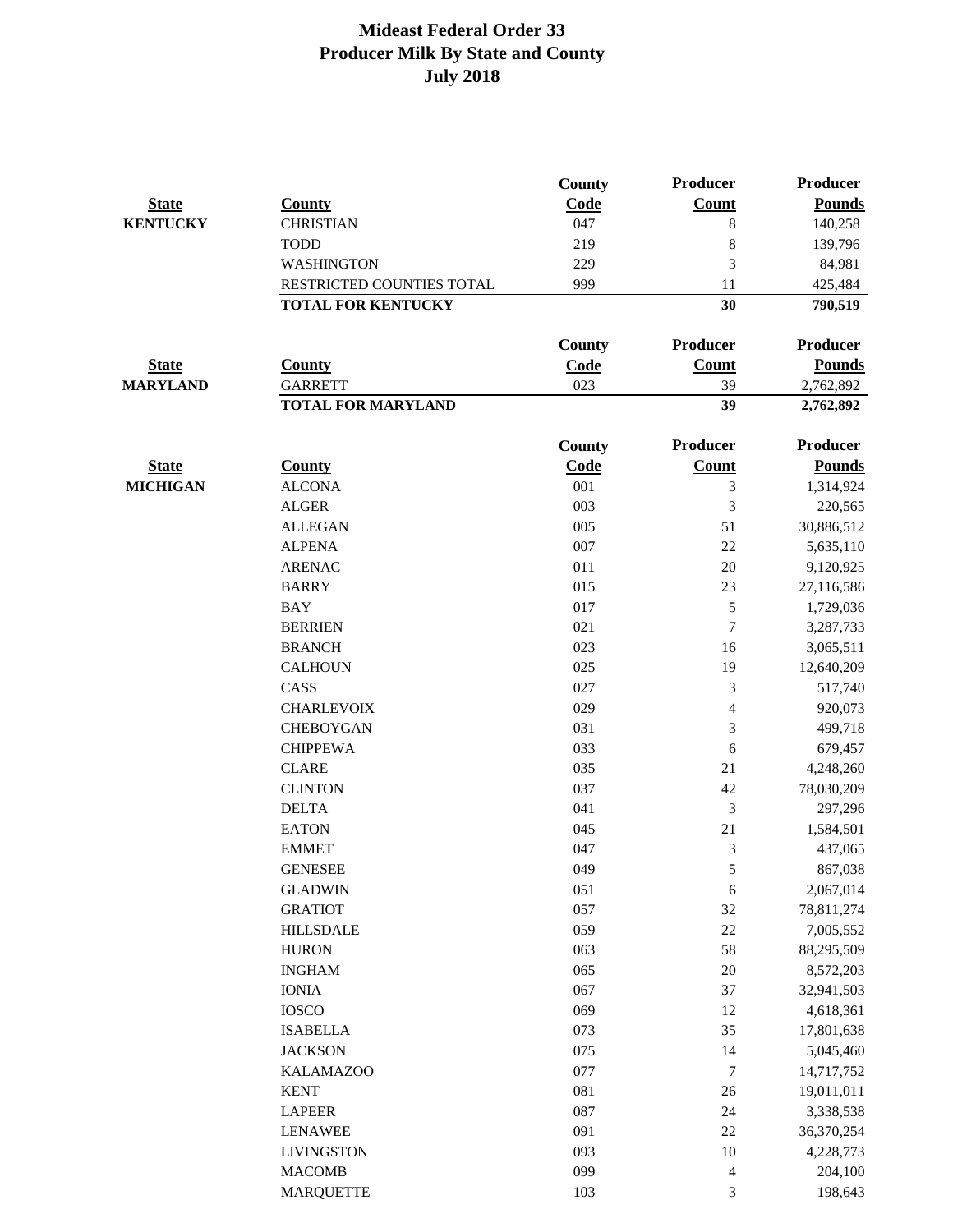|                 |                                                        | <b>County</b> |                 | <b>Producer</b>         |
|-----------------|--------------------------------------------------------|---------------|-----------------|-------------------------|
| <b>State</b>    | <b>County</b>                                          | Code          | <b>Count</b>    | <b>Pounds</b>           |
| <b>MICHIGAN</b> | <b>MASON</b>                                           | 105           | 14              | 4,411,988               |
|                 | <b>MECOSTA</b>                                         | 107           | 17              | 7,043,035               |
|                 | <b>MENOMINEE</b>                                       | 109           | 12              | 2,284,967               |
|                 | <b>MISSAUKEE</b>                                       | 113           | 38              | 52,405,381              |
|                 | <b>MONTCALM</b>                                        | 117           | 47              | 20,415,100              |
|                 | <b>MONTMORENCY</b>                                     | 119           | $\overline{4}$  | 978,483                 |
|                 | <b>MUSKEGON</b>                                        | 121           | 13              | 17,176,495              |
|                 | <b>NEWAYGO</b>                                         | 123           | 40              | 20,443,059              |
|                 | <b>OCEANA</b>                                          | 127           | 6               | 851,921                 |
|                 | <b>OGEMAW</b>                                          | 129           | 34              | 13,678,921              |
|                 | <b>OSCEOLA</b>                                         | 133           | 33              | 18,097,494              |
|                 | <b>OSCODA</b>                                          | 135           | 10              | 737,747                 |
|                 | <b>OTTAWA</b>                                          | 139           | 52              | 63,232,960              |
|                 | PRESQUE ISLE                                           | 141           | 6               | 921,324                 |
|                 | <b>SAGINAW</b>                                         | 145           | 15              | 5,779,032               |
|                 | <b>ST. CLAIR</b>                                       | 147           | 11              | 2,184,802               |
|                 | ST. JOSEPH                                             | 149           | 22              | 9,358,886               |
|                 | <b>SANILAC</b>                                         | 151           | 71              | 60,780,536              |
|                 | <b>SHIAWASSEE</b>                                      | 155           | 15              | 4,970,631               |
|                 | <b>TUSCOLA</b>                                         | 157           | 30              | 29,607,512              |
|                 | <b>VAN BUREN</b>                                       | 159           | 10              | 8,803,354               |
|                 | WASHTENAW                                              | 161           | 15              | 3,365,219               |
|                 | <b>WEXFORD</b>                                         | 165           | 11              | 856,265                 |
|                 | RESTRICTED COUNTIES TOTAL                              | 999           | 18              | 5,306,825               |
|                 | <b>TOTAL FOR MICHIGAN</b>                              |               | 1,156           | 860,017,990             |
|                 |                                                        |               |                 |                         |
| <b>State</b>    | <b>County</b>                                          | <b>Code</b>   | <b>Count</b>    | <b>Pounds</b>           |
| <b>NEW YORK</b> | <b>CATTARAUGUS</b>                                     | 009           | 46              | 17,732,948              |
|                 | <b>CHAUTAUQUA</b>                                      | 013           | 98              | 26,966,278              |
|                 | <b>CHEMUNG</b>                                         | 015           | 4               | 1,105,011               |
|                 | <b>ERIE</b>                                            | 029           | 9               | 2,967,919               |
|                 | <b>GENESEE</b>                                         | 037           | 4               | 5,222,319               |
|                 | <b>LIVINGSTON</b>                                      | 051           | 11              | 10,681,751              |
|                 | <b>STEUBEN</b>                                         | 101           | 11              | 869,230                 |
|                 | <b>WYOMING</b>                                         | 121           | 15              | 24,671,962              |
|                 | RESTRICTED COUNTIES TOTAL<br><b>TOTAL FOR NEW YORK</b> | 999           | 8<br>206        | 6,675,035<br>96,892,453 |
|                 |                                                        |               |                 |                         |
|                 |                                                        |               | <b>Producer</b> | <b>Producer</b>         |
| <b>State</b>    | <b>County</b>                                          | <b>Code</b>   | Count           | <b>Pounds</b>           |
| <b>OHIO</b>     | <b>ADAMS</b>                                           | 001           | 12              | 875,827                 |
|                 | <b>ALLEN</b>                                           | 003           | 4               | 616,195                 |
|                 | <b>ASHLAND</b>                                         | 005           | 44              | 15,519,761              |
|                 | <b>ASHTABULA</b>                                       | 007           | 24              | 6,563,140               |
|                 | <b>ATHENS</b>                                          | 009           | 3               | 225,774                 |
|                 | <b>AUGLAIZE</b>                                        | 011           | 33              | 5,598,572               |
|                 | <b>BELMONT</b>                                         | 013           | 9               | 874,956                 |
|                 | <b>BROWN</b>                                           | 015           | 5               | 271,965                 |
|                 | CARROLL                                                | 019           | 26              | 2,264,261               |
|                 | <b>CHAMPAIGN</b>                                       | 021           | $\,8\,$         | 1,101,569               |
|                 | <b>CLARK</b>                                           | 023           | 3               | 7,513,956               |
|                 | <b>COLUMBIANA</b>                                      | 029           | 71              | 14,293,814              |
|                 | COSHOCTON                                              | 031           | 24              | 2,793,130               |
|                 |                                                        |               |                 |                         |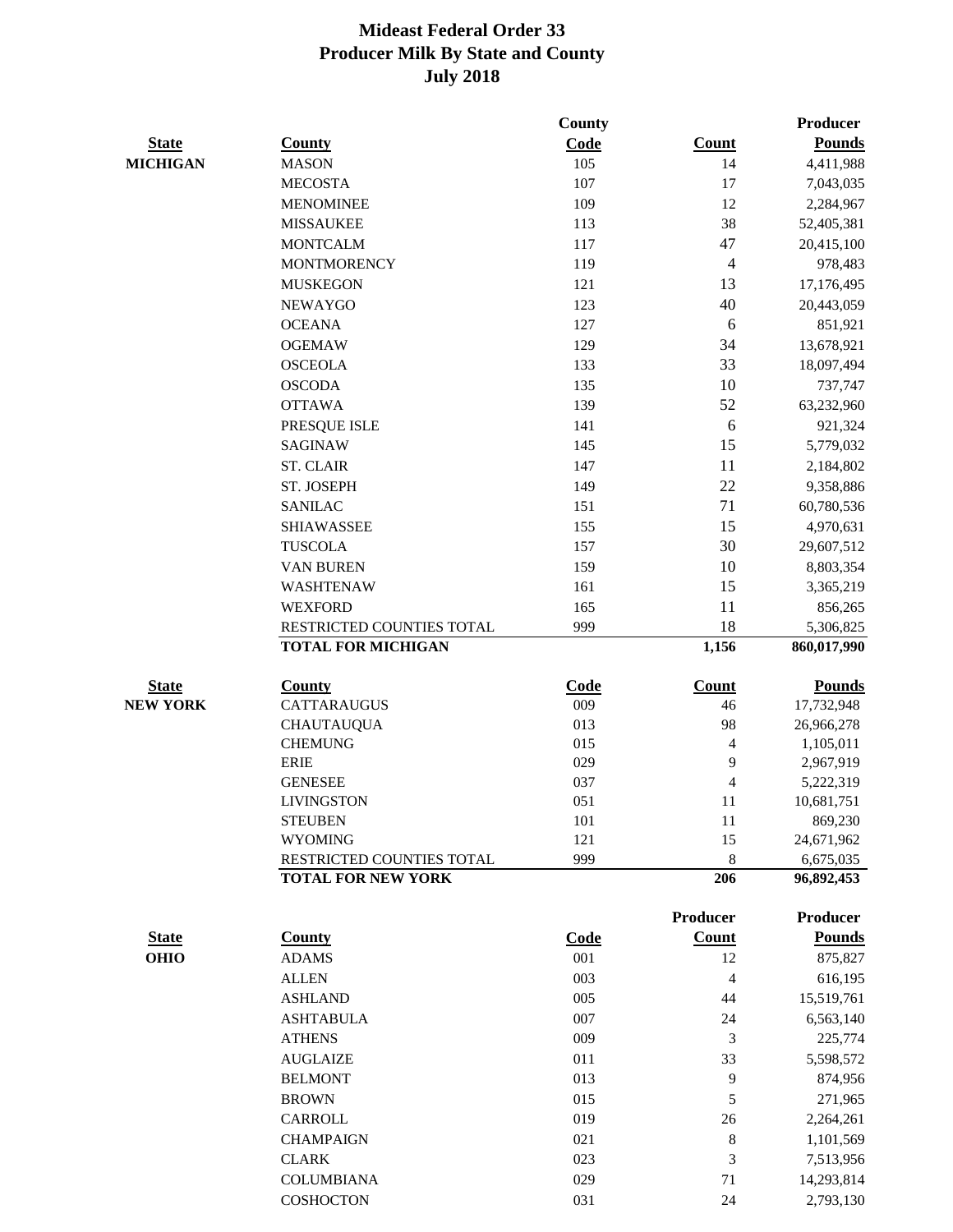|              |                   |      |                          | Producer      |
|--------------|-------------------|------|--------------------------|---------------|
| <b>State</b> | <b>County</b>     | Code | <b>Count</b>             | <b>Pounds</b> |
| <b>OHIO</b>  | <b>CRAWFORD</b>   | 033  | 8                        | 3,102,854     |
|              | <b>DARKE</b>      | 037  | 31                       | 6,481,592     |
|              | <b>DEFIANCE</b>   | 039  | 5                        | 8,963,374     |
|              | <b>DELAWARE</b>   | 041  | $\overline{\mathcal{L}}$ | 295,983       |
|              | <b>FAIRFIELD</b>  | 045  | 9                        | 638,633       |
|              | <b>FAYETTE</b>    | 047  | 3                        | 190,824       |
|              | <b>FULTON</b>     | 051  | 9                        | 5,108,048     |
|              | <b>GEAUGA</b>     | 055  | 48                       | 4,837,741     |
|              | <b>GREENE</b>     | 057  | $\mathfrak{Z}$           | 1,118,361     |
|              | <b>GUERNSEY</b>   | 059  | 3                        | 167,834       |
|              | <b>HANCOCK</b>    | 063  | 3                        | 1,396,866     |
|              | <b>HARDIN</b>     | 065  | 9                        | 14,434,004    |
|              | <b>HARRISON</b>   | 067  | 5                        | 471,836       |
|              | <b>HIGHLAND</b>   | 071  | 20                       | 1,074,643     |
|              | <b>HOLMES</b>     | 075  | 156                      | 13,325,420    |
|              | <b>HURON</b>      | 077  | 40                       | 6,509,009     |
|              | <b>JACKSON</b>    | 079  | 5                        | 86,107        |
|              | <b>JEFFERSON</b>  | 081  | $\overline{7}$           | 657,692       |
|              | <b>KNOX</b>       | 083  | 29                       | 8,882,226     |
|              | <b>LICKING</b>    | 089  | 10                       | 8,252,626     |
|              | <b>LOGAN</b>      | 091  | 26                       | 4,240,034     |
|              | <b>LORAIN</b>     | 093  | 12                       | 1,774,256     |
|              | <b>MADISON</b>    | 097  | 6                        | 15,226,110    |
|              | <b>MAHONING</b>   | 099  | 27                       | 8,483,708     |
|              | <b>MARION</b>     | 101  | 3                        | 8,524,977     |
|              | <b>MEDINA</b>     | 103  | 19                       | 3,525,018     |
|              | <b>MEIGS</b>      | 105  | 5                        | 464,018       |
|              | <b>MERCER</b>     | 107  | 83                       | 27,992,189    |
|              | <b>MIAMI</b>      | 109  | $\,$ 8 $\,$              | 995,007       |
|              | <b>MONROE</b>     | 111  | $\overline{7}$           | 659,501       |
|              | <b>MORGAN</b>     | 115  | 7                        | 1,524,464     |
|              | <b>MORROW</b>     | 117  | 8                        | 2,825,925     |
|              | <b>MUSKINGUM</b>  | 119  | 11                       | 1,154,887     |
|              | <b>PAULDING</b>   | 125  | 5                        | 19,247,129    |
|              | <b>PICKAWAY</b>   | 129  | 6                        | 2,922,632     |
|              | <b>PIKE</b>       | 131  | $\overline{4}$           | 72,179        |
|              | <b>PORTAGE</b>    | 133  | 10                       | 3,185,833     |
|              | <b>PREBLE</b>     | 135  | 9                        | 1,037,839     |
|              | <b>PUTNAM</b>     | 137  | 9                        | 1,998,737     |
|              | <b>RICHLAND</b>   | 139  | 104                      | 11,521,750    |
|              | <b>ROSS</b>       | 141  | 3                        | 145,301       |
|              | <b>SANDUSKY</b>   | 143  | 8                        | 851,885       |
|              | <b>SENECA</b>     | 147  | 3                        | 535,861       |
|              | <b>SHELBY</b>     | 149  | 37                       | 9,871,230     |
|              | <b>STARK</b>      | 151  | 62                       | 15,488,941    |
|              | <b>TRUMBULL</b>   | 155  | 22                       | 4,195,379     |
|              | TUSCAWARAS        | 157  | 128                      | 10,930,228    |
|              | <b>UNION</b>      | 159  | 8                        | 1,028,006     |
|              | <b>VAN WERT</b>   | 161  | 6                        | 7,038,985     |
|              | <b>WASHINGTON</b> | 167  | 15                       | 2,640,809     |
|              | <b>WAYNE</b>      | 169  | 204                      | 58,490,379    |
|              | <b>WOOD</b>       | 173  | $\overline{4}$           | 5,763,037     |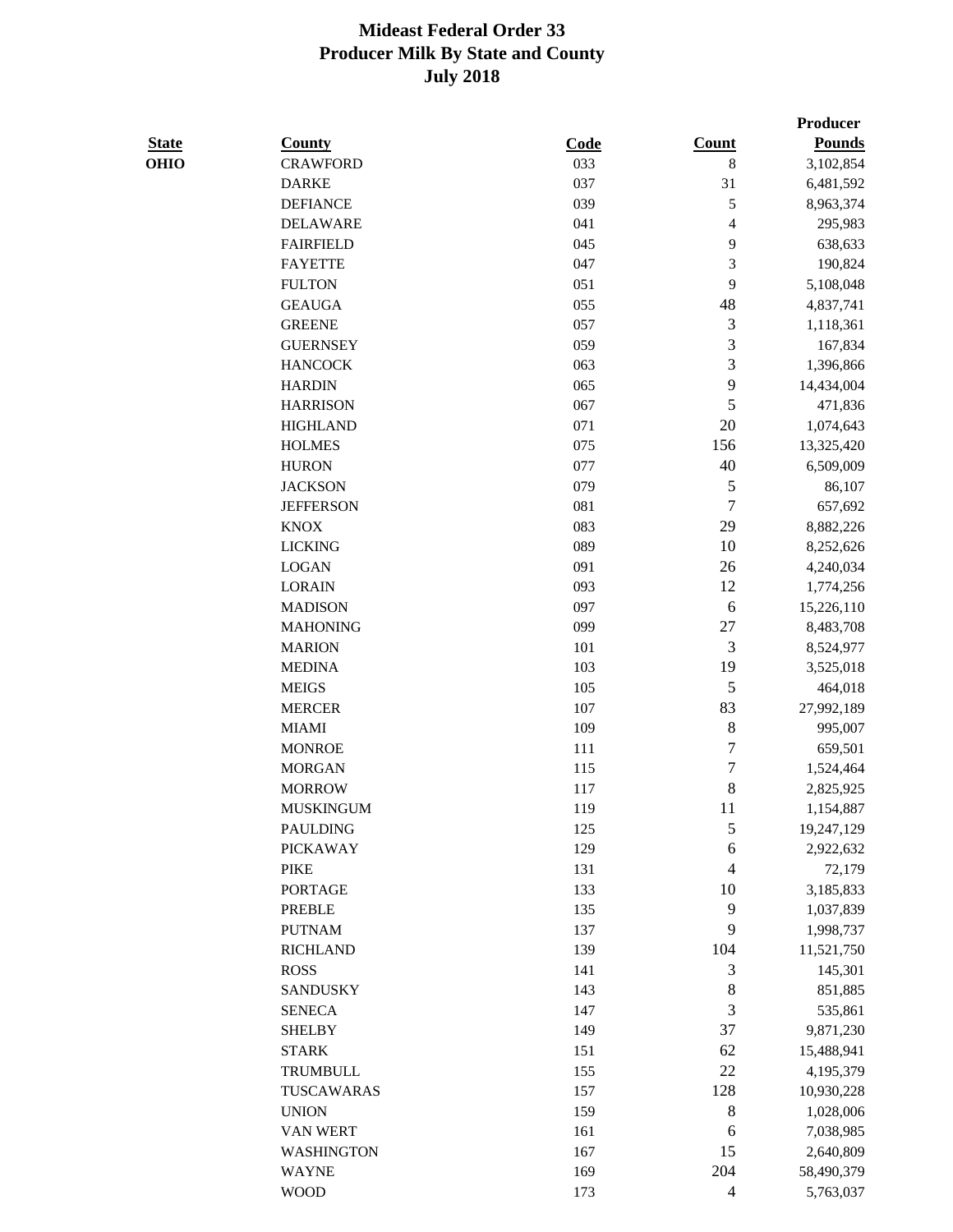|                      |                               | County        |                 | <b>Producer</b> |
|----------------------|-------------------------------|---------------|-----------------|-----------------|
| <b>State</b>         | <b>County</b>                 | Code          | <b>Count</b>    | <b>Pounds</b>   |
| <b>OHIO</b>          | <b>WYANDOT</b>                | 175           | 6               | 727,328         |
|                      | RESTRICTED COUNTIES TOTAL     | 999           | 25              | 17,786,675      |
|                      | <b>TOTAL FOR OHIO</b>         |               | 1,573           | 397,378,830     |
|                      |                               | <b>County</b> | Producer        | <b>Producer</b> |
| <b>State</b>         | <b>County</b>                 | Code          | <b>Count</b>    | <b>Pounds</b>   |
| <b>PENNSYLVANIA</b>  | <b>ARMSTRONG</b>              | 005           | 21              | 2,971,791       |
|                      | <b>BEAVER</b>                 | 007           | 19              | 1,131,856       |
|                      | <b>BRADFORD</b>               | 015           | 9               | 1,261,174       |
|                      | <b>BUTLER</b>                 | 019           | 25              | 3,600,614       |
|                      | <b>CAMBRIA</b>                | 021           | $\,8$           | 1,715,068       |
|                      | <b>CENTRE</b>                 | 027           | 6               | 465,547         |
|                      | <b>CLARION</b>                | 031           | 21              | 2,776,353       |
|                      | <b>CLEARFIELD</b>             | 033           | $\,8\,$         | 840,983         |
|                      | <b>CLINTON</b>                | 035           | 9               | 47,175          |
|                      | <b>COLUMBIA</b>               | 037           | 11              | 382,864         |
|                      | <b>CRAWFORD</b>               | 039           | 106             | 18,957,713      |
|                      | <b>DAUPHIN</b>                | 043           | 3               | 77,535          |
|                      | <b>ELK</b>                    | 047           | 8               | 589,333         |
|                      | <b>ERIE</b>                   | 049           | 53              | 5,519,683       |
|                      | <b>FAYETTE</b>                | 051           | 20              | 2,277,923       |
|                      | <b>FOREST</b>                 | 053           | $\mathfrak{Z}$  | 214,414         |
|                      | <b>INDIANA</b>                | 063           | 45              | 7,579,806       |
|                      | <b>JEFFERSON</b>              | 065           | 23              | 2,365,185       |
|                      | <b>LANCASTER</b>              | 071           | $\,8\,$         | 36,652          |
|                      | <b>LAWRENCE</b>               | 073           | 31              | 6,136,886       |
|                      | <b>MERCER</b>                 | 085           | 57              | 7,313,776       |
|                      | <b>MONTOUR</b>                | 093           | 3               | 85,097          |
|                      | <b>SOMERSET</b>               | 111           | 60              | 3,784,406       |
|                      | <b>VENANGO</b>                | 121           | $\tau$          | 911,125         |
|                      | <b>WARREN</b>                 | 123           | 30              | 1,765,922       |
|                      | <b>WASHINGTON</b>             | 125           | 23              | 2,702,979       |
|                      | WESTMORELAND                  | 129           | 32              | 5,194,018       |
|                      | RESTRICTED COUNTIES TOTAL     | 999           | 13              | 1,219,472       |
|                      | <b>TOTAL FOR PENNSYLVANIA</b> |               | 662             | 81,925,350      |
|                      |                               | County        | <b>Producer</b> | <b>Producer</b> |
| <b>State</b>         | <b>County</b>                 | Code          | Count           | <b>Pounds</b>   |
| <b>WEST VIRGINIA</b> | <b>BROOKE</b>                 | 009           | 3               | 145,034         |
|                      | <b>JACKSON</b>                | 035           | 3               | 103,240         |
|                      | <b>MASON</b>                  | 053           | 4               | 97,375          |
|                      | <b>OHIO</b>                   | 069           | 5               | 157,654         |
|                      | <b>PRESTON</b>                | 077           | 5               | 678,698         |
|                      | RESTRICTED COUNTIES TOTAL     | 999           | 7               | 283,235         |
|                      | TOTAL FOR WEST VIRGINIA       |               | 27              | 1,465,236       |